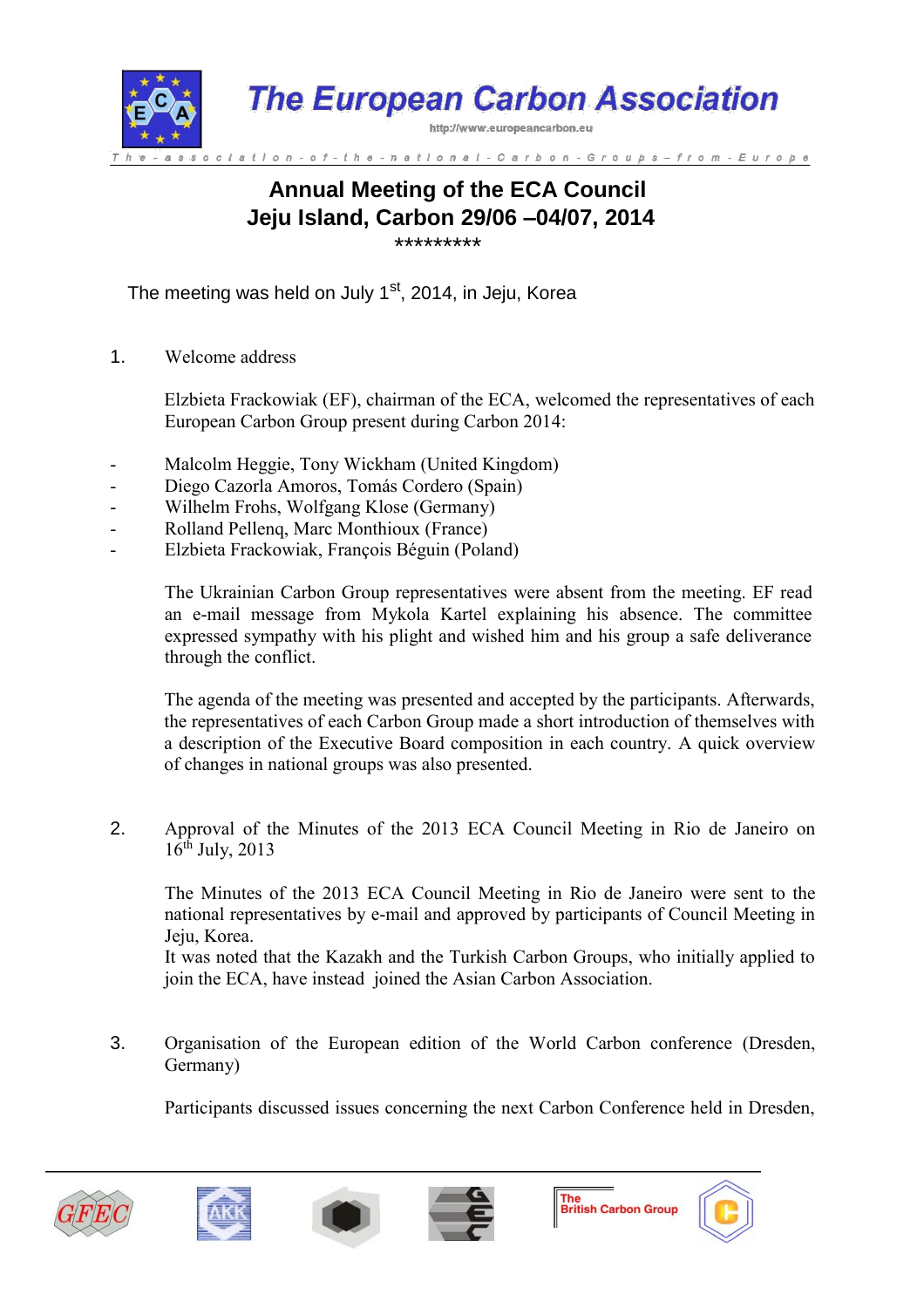

# **The European Carbon Association**

http://www.europeancarbon.eu

national-Carbon-Groups

Germany (12-16 July, 2015). Organizers are planning 4 parallel sessions without keynote lectures that was accepted without a full agreement. It was mentioned that some carbon related topics are not mentioned, however, the organizer (WF) reassured that all carbon topics will be considered ("*no-one will be excluded*").

The issue of great concern was the conference fee, which seemed to be too high for some potential participants. The duration of conference was discussed also.

It is planned by organizers that Friday  $17<sup>th</sup>$  July will be a so called "Scientific Day" devoted to visiting university/industry institutions in Dresden to develop eventual cooperation. Organizers are expecting strong participation from industry.

Finally, the committee talked about engagement with industrial partners in the next Carbon Conference in Penn State 2016 and its impact on the scientific level. The organizers have proposed to bring the novel carbon community.

- 4. ECA website: Participants discussed ideas regarding the ECA website, including photogallery, which could be updated with photos from Nakayama. The participants agreed that website needs to be still developed and they discussed issues regarding national carbon group websites. It has been suggested that the British Carbon Group website is to be updated. The website of French Carbon Group is not being updated on a regular basis. Participants agreed that websites must be updated regularly and available in English. The German Carbon Group claimed the ongoing work on the website including its English version. The Polish Carbon Group website must be updated, but its English version is available. Participants discussed the Ukrainian Carbon Group, which is not being updated and is not available in English. All of the participants agreed that UCG website needs a lot of improvement to be convenient for users and hope that this can happen when the political situation allows.
- 5. ECA Award rules: Participants discussed the issues concerning ECA Award and Kelly Award. 15<sup>th</sup> of March was pointed out as a deadline for application on nominations, which should be sent to ECA chair.
- 6. Information on the activity: Participants agreed that the most convenient way to sum up the activity is to send a summary of each group activity to ECA Chair.









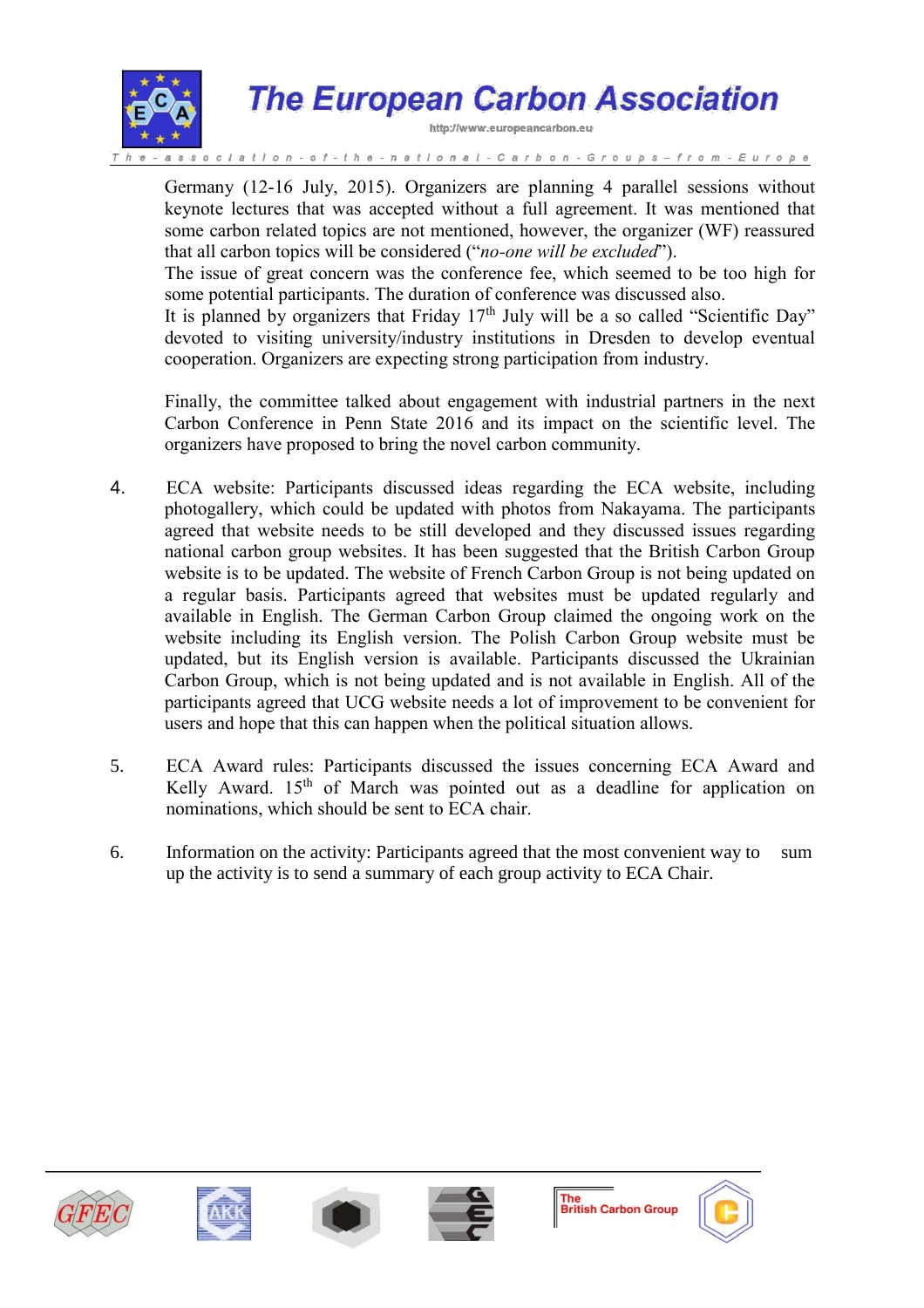

#### **The French Carbon Group (GFEC) - events organized/supported: 2013 - 2014**

- Annual Scientific Meeting of GFEC (13-16 May 2013) Grenoble-Voreppe (France), http://conference.digital-consult.com/GFEC2013
- France-Brazil Joint Colloquium on Carbon Materials (12-13 July 2013), Rio de Janeiro (Brazil) vinhola@lcts.u-bordeaux1.fr
- EUROMAT2013 (8-13 September 2013) Séville (Espagne) supported by GFEC, Symposium A3-I : Carbon-containing Composites and Materials, Symposium A3-II : Carbon Nanotubes and Graphene, http://euromat2013.fems.eu/welcome.html
- HeteroNanoCarb (22-27 September 2013) Castelldefels/Barcelone supported by GFEC, Advances and applications in carbon related nanomaterials: From pure to doping including heteroatom layers, arenal@unizar.es

#### **The German Carbon Group (AKK) - events organized: 2013 - 2014**

- Spring Meeting (20 March 2013) "Carbon Materials Ceramics" Bauhaus University, Weimar
- Fall Meeting 2013 (16 October 2013),  $2<sup>nd</sup>$  German-Polish Symposium "Carbon Materials for Metal Production Tradition and Progress", Technical Universität Bergakademie Freiberg

#### **The British Carbon Group (BCG) - events organized: 2013-2014**

- NanoteC13 held at University of Surrey (28 30 August 2013) www.britishcarbon.org/nanotec
- AGM 2013 and Half-Day event on 'Sustainable Carbon Management' Imperial College, 6<sup>th</sup> November, the 6<sup>th</sup> Ubbelohde lecture by Prof F. Rodriguez Reinoso (http://www.britishcarbon.org/Sustainable carbon management 2013.pdf)
- Half Day meeting on Graphene at Manchester University 18<sup>th</sup> December 2013.









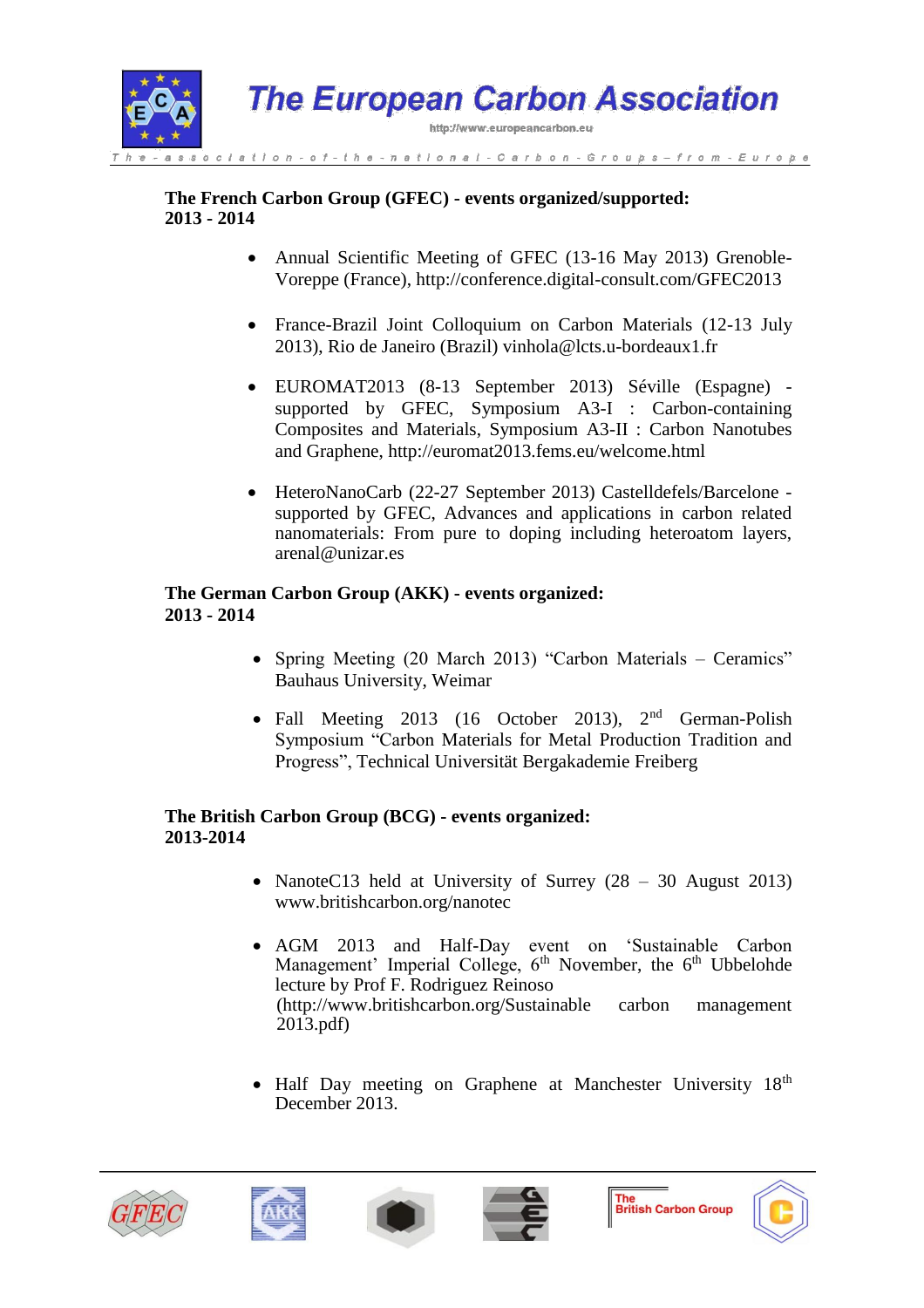

- The BCG May Day Graphene and AGM (1 May 2014) RSC Burlington House, Piccadilly, London, UK
- 4 th EdF Energy Generation Ltd Nuclear Graphite Conference (6-9 May 2014) The National College, Nottingham, UK
- Carbon in Electrochemistry (28-30 July 2014) Sheffield, UK
- NanoteC14 (20-23 August 2014) Hotel Le Plaza, Brussels, Belgium
- New Advances in Carbon Nanomaterials  $(1 3$  September 2014) London, UK
- BCG/RSC Nanostructures Awards Meeting (31 October 2014) RSC Burlington House, Piccadilly, London, UK

#### **The Spanish Carbon Group (GEC) – events organized: 2013 - 2014**

- Course: Advanced Technologies for the Generation of Clean Energy (June 12-14, 2013) Zaragoza. Audience: Master and PhD students
- XII Spanish Carbon Group Meeting (October 20-23, 2013, Madrid); Every two years the *Spanish Carbon Group* organizes a three day conference, where most of the carbon research groups participate and present their results in several oral and poster sessions. Besides, in this conference an Award is given to the best PhD Thesis done by young researchers members of the *Spanish Carbon Group*. Moreover, on this occasion the election of Vice Chair, Secretary and other three members of the Executive Board took place.
- 10<sup>th</sup> International Symposium on the Characterization of Porous Solids (11-14 May 2014) Granada, Spain

#### **The Polish Carbon Group (PCS) - events organized/supported: 2013 - 2014**

- The PCS Annual meeting (19-20 September 2013), Racibórz, Poland; The 25 year anniversary of the PCS was celebrated during this meeting and the election of the new executive Board (chair and vice Chairs) took place at this occasion.
- Fall Meeting 2013 (16 October), 2<sup>nd</sup> German-Polish Symposium "Carbon Materials for Metal Production, Tradition and Progress",